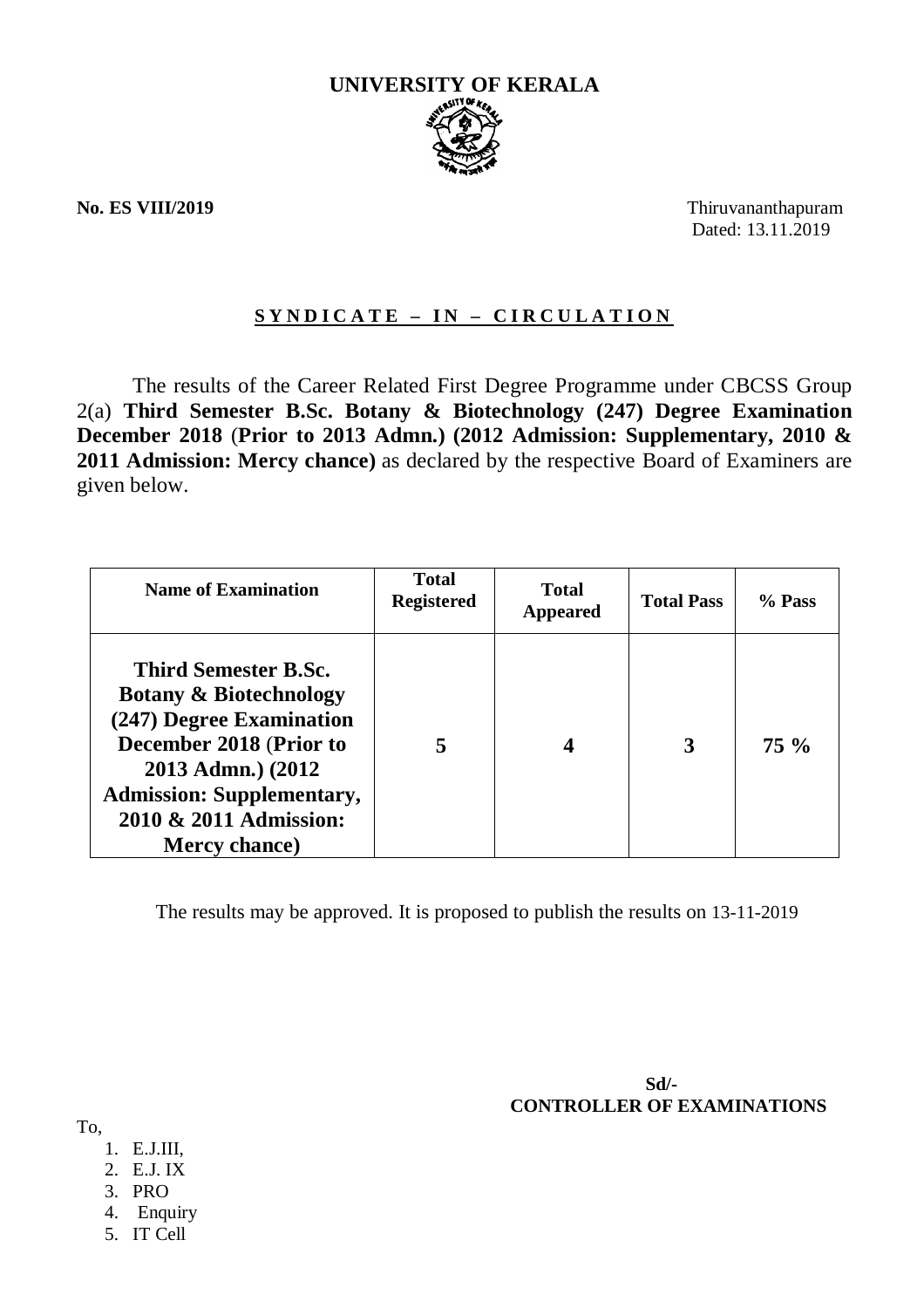

# **UNIVERSITY OF KERALA NOTIFICATION**

- 1. The following is the provisional list of Register Numbers of the successful candidates at the Career Related First Degree Programme Under CBCSS Group 2(a) **Third Semester B.Sc. Botany & Biotechnology (247) Degree Examination December 2018** (**Prior to 2013 Admn.) (2012 Admission: Supplementary, 2010 & 2011 Admission: Mercy chance)** as declared by the Board of Examiners.
- 2. Those who are successful in parts means: either the candidate has not obtained a separate minimum of 'D' grade in CE and ESE and/or has not obtained a minimum SGPA of 1.5
- 3. The Mark lists of the candidates will be sent to the respective Centre's.
- 4. Mark lists will not be issued to the candidates in respect of whom their defects to be rectified although their results have been provisionally released now.
- 5. The date for revaluation and scrutiny is **25.11.2019**. Candidates should make use of draft mark list available in the university website for applying for revaluation. Application for revaluation and scrutiny should be submitted through **ONLINE** only.

| ZVIV DURHIR        |                                            |  |
|--------------------|--------------------------------------------|--|
| <b>COURSE CODE</b> | <b>COURSE</b>                              |  |
| EN 1311.3          | Writing and Presentation Skills            |  |
| <b>BB</b> 1331     | Physiological aspects of Biochemistry      |  |
| <b>BB</b> 1341     | Angiosperm Anatomy and Reproductive Botany |  |
| <b>BB</b> 1342     | Environmental Studies and Phytogeography   |  |
| <b>BB</b> 1371     | Protista and Animal Diversity              |  |
| <b>BB</b> 1372     | Animal Physiology and Anatomy              |  |

|  | <b>2010 Scheme</b> |
|--|--------------------|
|--|--------------------|

 **Sd/- Controller of Examinations**

University Buildings, Thiruvananthapuram Dated: 13.11.2019